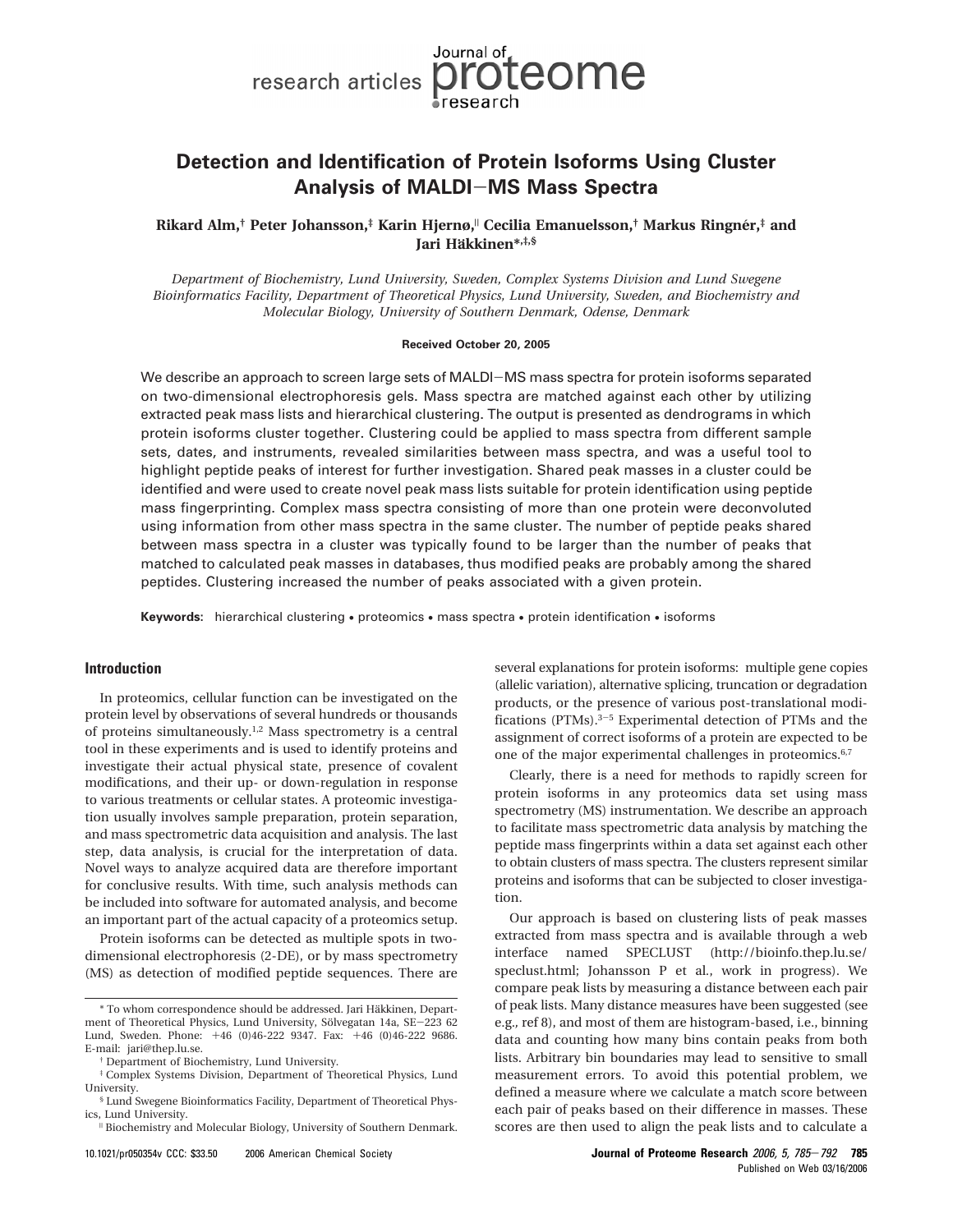# **research articles Alm et al.** Alm et al.

distance between the lists. Similar methods have been used in  $t$ andem mass spectrometry (MS/MS) database search algorithms. $9-11$ Finally, we cluster the peak lists using these distances as a starting point. The result of the approach is presented as a dendrogram in which protein isoforms cluster together.

Clustering of mass spectra has been suggested for many other applications in proteomics. Schmidt et al. also clustered peak lists extracted from mass spectra of spots on 2-DE gels.<sup>12</sup> They used clustering to purify peak lists by removing peaks stemming from neighboring spots, thereby improving protein identification. Müller et al. used data from molecular scanners<sup>13</sup> to cluster peptide masses according to the similarity of the spatial distributions of their signal intensities.<sup>14</sup> This clustering improves identification of weakly expressed proteins. Tibshirani et al. used clustering of peaks across many mass spectra in a method to classify samples from patients according to disease status from protein MS data.15 Beer et al. used clustering of LC-MS/MS spectra to reduce the large amounts of data generated in this process to a manageable size.<sup>16</sup> Monigatti and Berndt proposed a method to cluster MS spectra to generate consensus mass spectra from a large mass spectrum database, with the aim to achieve more unambiguous identification and decreased numbers of false positives in high throughput screening.<sup>17</sup>

We applied our clustering approach to two data sets. First, we used a data set consisting of 62 mass spectra derived from nine *Arabidopsis thaliana* proteins that appeared in multiple spots on two-dimensional electrophoresis (2-DE) gels. The peak lists, derived from mass spectra acquired for isoforms and replicate samples for each of the nine proteins, clustered together perfectly. Second, we applied the cluster analysis to another data set with unknown numbers of protein isoforms present. Several clusters suggested protein isoforms that were verified by protein identification based on MS/MS. We examined clusters further by identifying peaks being shared between mass spectra within a cluster. These shared peaks were submitted to a peptide mass fingerprint (PMF) search and yielded improved identification compared to using peaks from individual mass spectra. The clustering aided identification by increasing the number of peaks associated with a given protein, and recognized shared peaks not matched to calculated peak masses in databases. These peaks represent possible isoforms and post-translational modifications (PTMs), amenable for closer investigation.

## **Material and Methods**

**Mass Spectra Derived from Nine** *Arabidopsis thaliana* **Proteins.** Published data from a study by Schubert et al. of the proteome of the chloroplast lumen of *Arabidopsis thaliana*<sup>18</sup> was used to compile a data set by selecting proteins represented by at least three spots on a single 2-DE gel. Mass spectra derived from in total five replicate gels run at different dates, and with MS data acquisition performed at different dates and on different instruments were used. The data set contained mass spectra from nine different, identified proteins: O22609; DEGP1\_ARATH DegP-like protease, O82660; HC136\_ARATH PSII stability factor HCF136, P82281; TL29\_ARATH Ascorbate peroxidase, Q39249; Q39249\_ARATH Violaxanthin deepoxidase, Q41932; PSBQ2\_ARATH OEC 16 kDa subunit, Q42029; PSBP1\_ARATH OEC 23 kDa subunit, Q9FYG5; Q9FYG5\_ARATH Glyoxalase-like, Q9S841; PSBO2\_ARATH OEC 33 kDa subunit, and Q9SW33; TL1Y\_ARATH Lumenal 17.9 kDa protein, where the nine proteins were identified in 3 to 12 mass spectra each.

In total, this set consisted of 62 mass spectra, each originating from a different spot.

**Mass Spectra Derived from** *Fragaria ananassa* **Proteins.** Data were generated by 2-DE of a protein extract from strawberry, *Fragaria ananassa*, in order to display differential expression of proteins,<sup>19</sup> especially the isoforms of the strawberry allergen.<sup>20</sup> Spots were selected for mass spectrometric analysis on the basis that they showed differential expression between two different types of strawberry.19 This selection yielded a data set consisting of 88 mass spectra, each originating from a different spot. The MALDI-MS mass spectra were acquired in data-dependent mode on a Waters Micromass MALDI micro MX Mass Spectrometer (Waters, Manchester, UK) followed by automated protein identification by searching the PMFs against the NCBI nr database, limited to green plant  $(Viridiplantae)$ , with either the search engine Mascot, $21$  or the software PIUMS.<sup>22</sup> Although the MS spectra were of good quality, this PMF only yielded a 10% success rate in protein identification due to the lack of strawberry sequence information in NCBI nr.

After cluster analysis, a new sample set was prepared for a final round of mass spectrometric investigation to improve the protein identification rate. Manual MS and MS/MS data acquisition was performed using an Applied Biosystems 4700 Proteomics Analyzer with time-of-flight/time-of-flight (TOF/ TOF) optics (Applied Biosystems, Darmstadt, Germany).

**Peak Extraction and Preprocessing for Cluster Analysis.** Peaks were extracted from the raw files with the software PIUMS.<sup>22</sup> This software allows automated recalibration of mass spectra based on recognized trypsin and keratin peaks from an automatically generated filter, and removal of trypsins, keratins, and other contaminant peaks.23

We used PIUMS with default parameter setting with the following exceptions: (i) Bin width 0.8, (ii) peaks with masses below 750 or above 4000 Da were removed, and (iii) the manually adjustable minimal number of hits parameter in PIUMS was set differently for the two data sets. Peaks found in many spectra are considered contaminants and the minimal number of hits parameter is used to remove peaks common to at least the number of spectra set by this parameter. For the validation set from *Arabidopsis thaliana*, the minimal number of hits was set to 19. For the strawberry data set with an unknown but presumably lower number of similar proteins, the minimal number of hits was set to 12.

**Clustering.** For clustering, we used the agglomerative hierarchical clustering method first suggested by Ward.<sup>24</sup> The method starts by assigning each peak list to its own cluster and calculating a distance between each pair of peak lists. The closest pair is found and merged to a new cluster. Distances between the new cluster and each of the old clusters are calculated. The search for closest pair, merging the pair, and calculation of new distances are repeated until there is one single cluster. We clustered using average linkage as implemented in the clustering package provided by de Hoon et al.<sup>25</sup> In average linkage, the distance between two clusters is calculated as the average of the distances from each peak list in one cluster to each peak list in the other cluster. The application of hierarchical clustering to high-dimensional biological data has been reviewed by Quackenbush.26

We calculated distances between peak lists by first calculating a similarity score for each pair. The similarity score in turn was assessed by comparing how well individual peaks in the first list matched peaks in the second list. Therefore, we also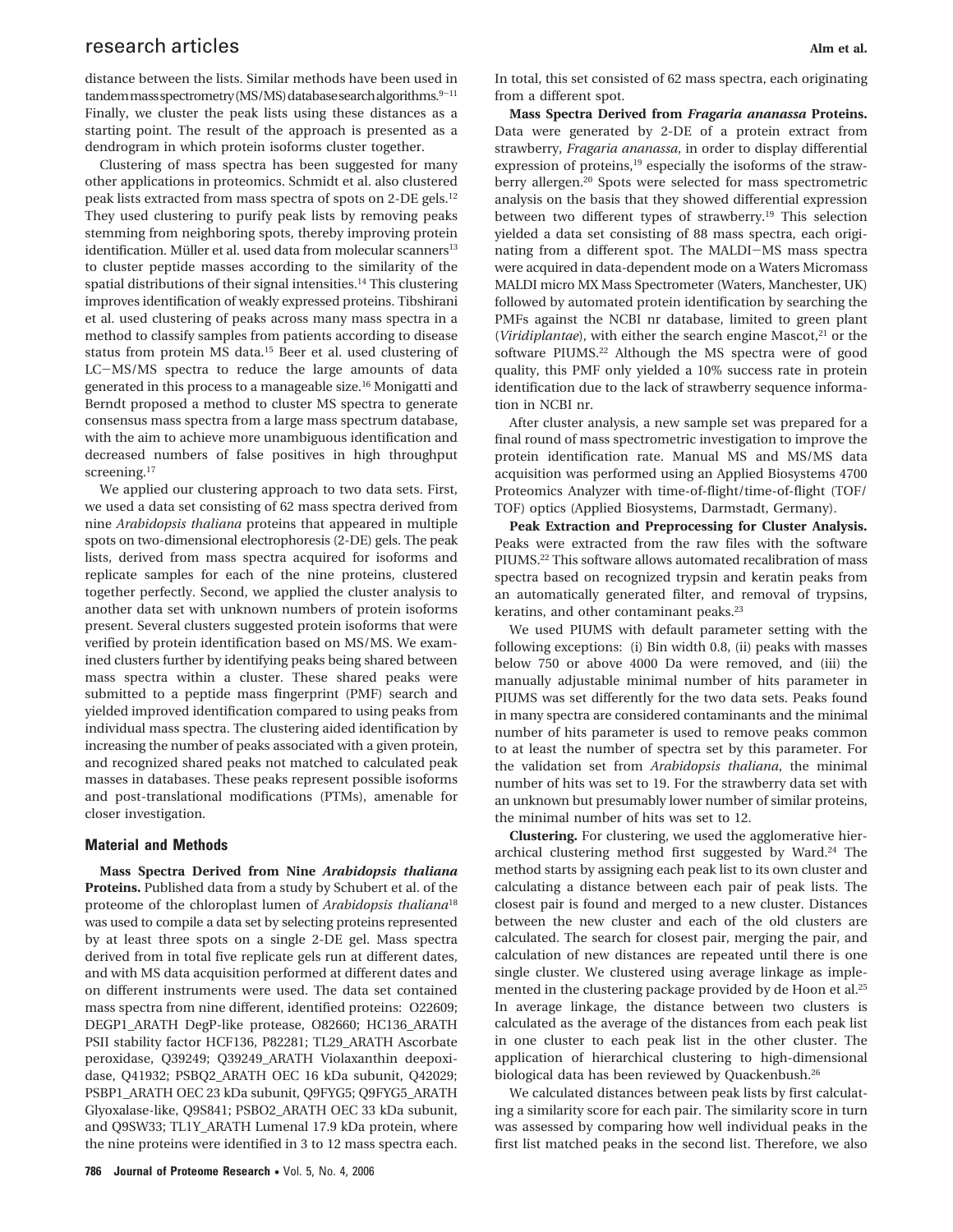## *Protein Isoforms ID Using Clustering of Mass Spectra research articles*

defined a peak match score between two peaks taken from different peak lists.

Having two peaks, from different peak lists, with measured masses  $m$  and  $m'$  and measurement uncertainty  $\sigma$ , we wanted a peak match score that reflects the probability that the two peaks originate from the same peptide. We assumed measurement errors to be Gaussian and defined the peak match score to be the probability to get a mass difference equal to or larger than  $|m-m'|$  given that the difference is only due to measurement errors. This assumption gives the peak match score  $s =$  $P(\Delta > |m-m'|) = 1 - \text{erf } (|m-m'|/2\sigma)$ , which is zero for measurements infinitely apart and unity for measurements being identical. In contrast to a binary score, where peak matches are given a score 1 when the mass difference is within a predefined window and zero otherwise, this score allows for smoother inclusion of measurement errors since it gives a continuous score value between zero and unity. In all analysis presented in this paper, we used *σ* equal to 1 Da.

To calculate a similarity score, *S*, between two peak lists, we added up all contributions from individual peak matches, Σ*sij*, where  $s_{ii}$  is the peak match score between peak  $i$  in the first list and peak *j* in the second list. Recalling that we study mass spectra puts some restrictions on the summation. Each peak can only be matched to one other peak, and peak order (by mass) cannot be permuted (i.e., if peaks *m* and *M* from the first list are matched to peaks *m*′ and *M*′ from the second list, respectively, the only permissible relationships of their masses are  $m \leq M$ ,  $m' \leq M'$ , or  $m \geq M$ ,  $m' \geq M'$ ). There are many possible combinations of peak matches (alignments) fulfilling these two conditions, and we chose the one that maximizes the sum  $\Sigma s_{ii}$ . To find this maximum value, we used the Needleman-Wunsch algorithm,<sup>27</sup> commonly used in global sequence alignment.

The distance measure we used in clustering,  $d = 1 - S$ /min-(*N*,*N*′), is based on the similarity score, *S*, and the sizes of the two peak lists, *N* and *N*′. Intuitively, this distance measure corresponds to the fraction of peaks in the smaller peak list having no match to the larger list. Consequently, the distance is zero when each peak in the smaller list has a perfect match to a peak in the larger peak list. Because we use a distance measure that depends on a fraction of peaks, it is relatively insensitive to the number of peaks in spectra. This distance measure is the starting point in clustering the peak lists and building a dendrogram.

**Extraction of Shared Peaks.** To further investigate clusters, we examined pairs of peak lists from a cluster and identified shared peaks. A peak was considered shared between two spectra, if it was matched in the alignment of the spectra with a peak match score larger than 0.7 corresponding to a 0.5 Da mass difference.

## **Results and Discussion**

**Validation of the Clustering Method Using Mass Spectra from Nine** *Arabidopsis* **Proteins.** To assess whether protein isoforms could be detected using hierarchical clustering of mass spectra, we performed clustering of peak lists from 62 *Arabidopsis thaliana* mass spectra, each originating from a different spot. This resulted in a dendrogram in which the nine proteins formed nine distinct clusters (Figure 1A). It is evident from Figure 1A, that every isoform and every replicate sample from all nine proteins cluster together perfectly. This result indicates that the clustering method is robust and is working although the mass spectra were obtained from different gels, different



**Figure 1.** Hierarchical clustering of 62 peak lists from nine Arabidopsis proteins. Mass spectra were derived by MALDI-MS, and peak extraction and processing (calibration and filtering) were performed in PIUMS. For each mass spectrum the accession number, 2-DE gel identification number, and the size of peak list (N) used in the clustering are shown. (A) Filtered and calibrated peak lists. (B) Nonprocessed peak lists. The proteins listed are O22609; DEGP1\_ARATH DegP-like protease, O82660; HC136\_ARATH PSII stability factor HCF136, P82281; TL29\_ARATH Ascorbate peroxidase, Q39249; Q39249\_ARATH Violaxanthin deepoxidase, Q41932; PSBQ2\_ARATH OEC 16 kDa subunit, Q42029; PSBP1\_ARATH OEC 23 kDa subunit, Q9FYG5; Q9FYG5\_ARATH Glyoxalase-like, Q9S841; PSBO2\_ARATH OEC 33 kDa subunit, and Q9SW33; TL1Y\_ARATH Lumenal 17.9 kDa protein. The scale below the dendrogram indicates the distance used in the clustering (see Materials and Methods).

mass spectrometers, and at different dates. We tried different values for  $\sigma$  (0.1 to 10 Da), and found the clustering to be very robust. The sequence coverage in these mass spectra was typically around 25%, which is routinely obtained in automated MALDI-MS. This sequence coverage was obviously sufficient to yield clear clustering.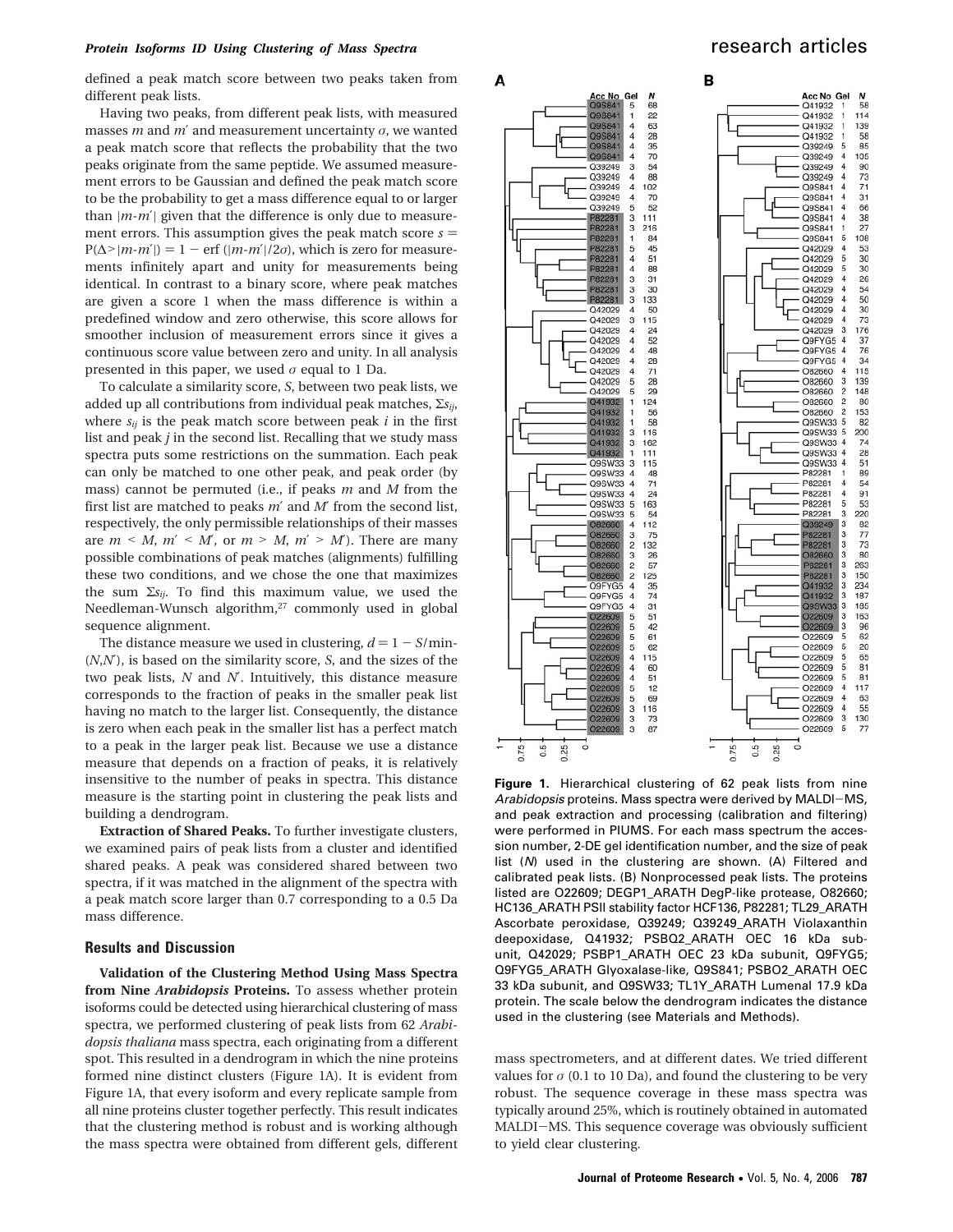|                                        | Spot<br>801 | 40       | N Acc No                          | Identification                                                                                              |   |
|----------------------------------------|-------------|----------|-----------------------------------|-------------------------------------------------------------------------------------------------------------|---|
|                                        | 757<br>768  | 26<br>41 |                                   |                                                                                                             |   |
|                                        | 812         | 33       |                                   |                                                                                                             |   |
|                                        | 809<br>554  | 25<br>9  |                                   |                                                                                                             |   |
|                                        | 589<br>568  | 36<br>60 |                                   |                                                                                                             |   |
|                                        | 1112        | 49       | Q946X8                            | Citrate-synthase                                                                                            |   |
|                                        | 281<br>896  | 41<br>32 | P30168                            | Actin                                                                                                       |   |
|                                        | 777         | 28       | Q75K80                            | Putative nascent polypeptide ass complex chain                                                              |   |
|                                        | 499<br>352  | 46<br>43 | Q94B32                            | em:BM412365;O65363 Putative plastidic aldolase;Malate dehydrogenase<br>Similar to dihydroflavonol reductase |   |
|                                        | 708         |          | 55 Q9M2W6                         | Porin-like protein                                                                                          |   |
|                                        | 712<br>848  | 30<br>23 |                                   |                                                                                                             |   |
|                                        | 602<br>613  | 48<br>45 |                                   |                                                                                                             |   |
|                                        | 592         | 48       |                                   |                                                                                                             |   |
|                                        | 585<br>586  | 61<br>30 |                                   |                                                                                                             |   |
|                                        | 743         | 68       |                                   |                                                                                                             |   |
|                                        | 679<br>479  | 35<br>61 |                                   |                                                                                                             |   |
|                                        | 524<br>514  | 43<br>35 |                                   |                                                                                                             |   |
|                                        | 509         | 18       | Q43607                            | Prunin                                                                                                      |   |
|                                        | 496<br>678  | 59<br>29 |                                   |                                                                                                             |   |
|                                        | 661         | 18       |                                   |                                                                                                             |   |
|                                        | 409<br>404  | 47       | 40 Q9M602<br>Q9M602               | O-methyltransferase<br>O-methyltransferase                                                                  |   |
|                                        | 396         | 54       | Q9M602;Q66ME9                     | O-methyltransferase;flavanone 3-hydroxylase                                                                 | А |
|                                        | 397<br>345  | 53<br>47 | Q9M602                            | O-methyltransferase                                                                                         |   |
|                                        | 371         | 27       | Q9ZRF1                            | Cinnamyl alcohol dehydrogenase                                                                              |   |
|                                        | 880<br>847  | 48<br>26 | P54152                            | Methionine sulfoxide reductase                                                                              |   |
|                                        | 294         |          | 28 Q84L31                         | RAD23-like protein                                                                                          | в |
|                                        | 261<br>251  |          | 40 Q84L31<br>44 Q9STA6            | RAD23-like protein<br>RAD23 protein                                                                         |   |
|                                        | 251<br>1020 | 42       | 24 Q9STA6                         | RAD23 protein                                                                                               |   |
|                                        | 964         | 43       |                                   |                                                                                                             |   |
|                                        | 963<br>1026 |          | 75 O24246;Q93X24<br>34 Q41119     | Phosphoglycerate mutase; Thioredoxin h<br>Cyclophilin                                                       | С |
|                                        | 1051        | 19       |                                   | Allergen                                                                                                    |   |
|                                        | 920<br>898  | 35       | 18 P43211;-                       | Allergen<br>Mal d 1 protein; Allergen                                                                       |   |
|                                        | 418         | 40       | Q84V25                            | Quinone oxidoreductase                                                                                      |   |
|                                        | 455<br>469  | 58<br>74 | Q9FUG7;Q944T7                     | Cytosolic aldolase;GA 3-P-DH                                                                                |   |
|                                        | 487         |          | 39 P93819                         | Putative malate dehydrogenase                                                                               |   |
|                                        | 416<br>478  | 40       | 33 Q84V25;Q944T7<br>Q84V25;Q08062 | Quinone oxidoreductase;GA 3-P-DH<br>Quinone oxidoreductase;Cytoplasmic malate dehydrogenase                 | D |
|                                        | 465         | 29<br>61 | P93819                            | Putative malate dehydrogenase                                                                               |   |
|                                        | 433<br>834  | 26       | Q94110<br>Q84V25                  | Putative quinone oxidoreductase<br>Quinone oxidoreductase                                                   |   |
|                                        | 96<br>780   | 55<br>46 | O <sub>24246</sub><br>Q9S7F6      | Phosphoglycerate mutase<br>Cytosolic ascorbate peroxidase                                                   |   |
|                                        | 784         |          | 24 Q9S7F6                         | Cytosolic ascorbate peroxidase                                                                              | E |
|                                        | 161<br>823  | 24       | 55 Q42971                         | Enolase                                                                                                     |   |
|                                        | 274         |          | 35 Q40345                         | Isocitrate dehydrogenase (NADP+)                                                                            |   |
|                                        | 297<br>664  | 56       | 24 P83372<br>O49997               | Citrate-synthase<br>14-3-3 isoform e                                                                        |   |
|                                        | 663         |          | 44 049997                         | 14-3-3 isoform e                                                                                            | F |
|                                        | 213<br>212  |          | 47 P83372<br>34 P83372            | Citrate-synthase<br>Citrate-synthase                                                                        | G |
|                                        | 379         | 43       | 33 Q9FUG7                         |                                                                                                             |   |
|                                        | 349<br>804  | 30       |                                   | Cytosolic aldolase                                                                                          |   |
|                                        | 157<br>837  | 59<br>13 | O64459                            | UDP-glucose pyrophosphorylase                                                                               |   |
|                                        | 117         | 58       |                                   |                                                                                                             |   |
|                                        | 118<br>759  | 31       | 44 P08927                         | Chaperonin precursor                                                                                        |   |
|                                        | 808         | 23       |                                   |                                                                                                             |   |
|                                        | 301<br>334  | 30<br>39 | O <sub>22586</sub><br>Q43040      | Chalcone synthase<br>Chalcone synthase                                                                      | н |
|                                        | 325         | 22       | O22586                            | Chalcone synthase                                                                                           |   |
|                                        | 899<br>905  |          | 28 Q8S3L0<br>26 Q8S3L0            | Peroxiredoxin<br>Peroxiredoxin                                                                              | ı |
|                                        | 903         |          | 19 Q8S3L0                         | Peroxiredoxin                                                                                               |   |
|                                        | 818<br>277  | 17       | 50 P17648                         | Alcohol dehydrogenase                                                                                       |   |
|                                        |             |          | 324 112 O22586;P17648             | Chalcone synthase; Alcohol dehydrogenase                                                                    |   |
| $0.5^{\circ}$<br>$\circ$<br>55<br>0.75 |             |          |                                   |                                                                                                             |   |

**Figure 2.** Hierarchical clustering of mass spectra from Fragaria ananassa proteins with an unknown number of isoforms. Mass spectra were derived by MALDI-MS and peak extraction and processing were performed using PIUMS. For each mass spectrum, the spot number and the number of peaks (N) are stated. In cases where proteins were successfully identified also an accession number and protein name are shown. Proteins having accession numbers on dark gray backgrounds could be identified initially by automated PMF and database searching with Mascot and PIUMS. The remaining identified mass spectra were identified in a second round of cluster affiliation, MS/MS and database searching, in combination with manual interpretation. Nine clusters that were selected for discussion are labeled by A to I. The scale below the dendrogram indicates the distance used in the clustering (see Materials and Methods).

Our preprocessing of mass spectra that only removes contaminant peaks and recalibrates the mass spectra was important to yield clear clustering of peak lists. Without this preprocessing, the clear clustering of the nine proteins (Figure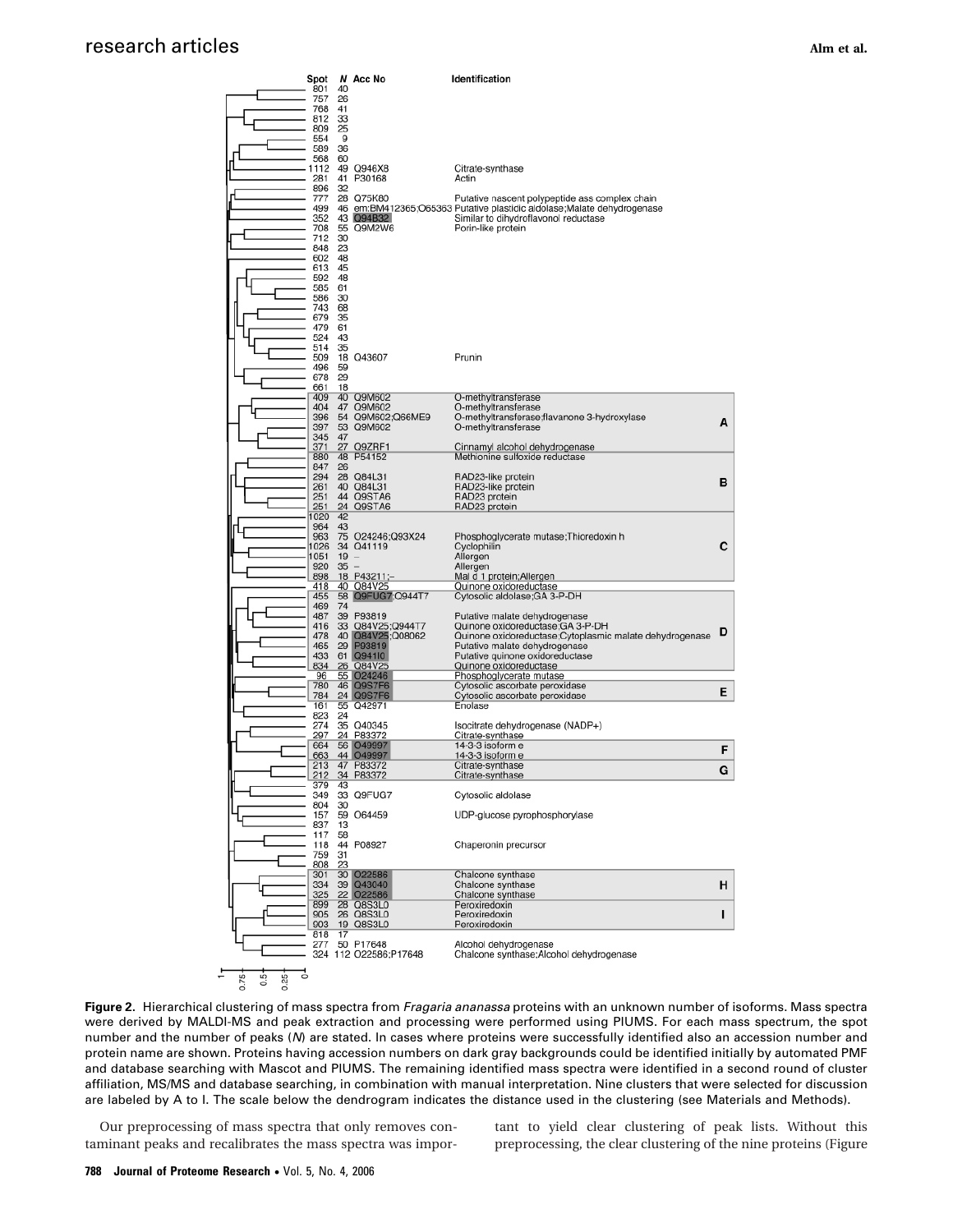



**Figure 3.** Example of five MALDI mass spectra from Fragaria ananassa 2-DE spots. The mass range shown is from 800 to 2400 and spot numbers are indicated on the right. Spectra from spots 903, 905, and 899 are similar and cluster together (cluster I in Figure 2), whereas spectra from spots 812 and 455 are different and did not end up in cluster I.

1A) cannot be observed (Figure 1B). In contrast, a cluster appears (Figure 1B, gray shaded) that is comprised of peak lists from mass spectra derived from six of the nine different proteins. All mass spectra in this cluster were derived from one gel, indicating that this gel was heavily contaminated. Removal of contaminants from the mass spectra is also well-known to be important prior to PMF searches not to obscure matching of peak lists to calculated masses in databases.23

**Clustering of Mass Spectra from Strawberry Proteins with An Unknown Number of Isoforms.** Hierarchical clustering was also applied to a data set that was not explicitly compiled to contain isoforms. This realistic data set contains 88 mass spectra from spots selected after separation on 2-DE because they showed differential expression between different types of strawberry.19 This data set contained an unknown number of protein isoforms, and many spots for which the protein identity was not known.

Since only few of the strawberry proteins could be identified in the first round of automated PMF, only 13 of 88 spots were assigned identifications (Figure 2). This is typical for proteins from species with nonsequenced genomes, like strawberry. For such genomes, protein identification based solely on MS data is dependent on identification by sequence homology. However, the clustering analysis was used to decide how to proceed with manually performed protein identification by combined MS and MS/MS. Application of clustering to the 88 mass spectra, acquired from 88 spots, yielded the dendrogram presented in Figure 2. Several clusters of mass spectra suggesting possible isoforms could be discerned, and nine clusters that are marked by boxes and labeled by A to I were selected for further investigation. Identifications were finally obtained for 51 of 88 spots<sup>19</sup> with names and accession numbers as stated in Figure 2.

The mass spectra from the spots in cluster I, together with two other spectra, are shown in Figure 3 illustrating the similarity of spectra clustering together.

On the basis of the first round of PMF, some of the selected clusters were found to reinforce our conclusion from analyzing the Arabidopsis data that known isoforms cluster together. These clusters were E (Cytosolic ascorbate peroxidase), F (14- 3-3 isoform e), and H (Chalcone synthase). The final identification confirmed that other clusters were also dominated by isoforms, including A (O-methyltransferase), B (RAD23 proteins), G (Citrate-synthase), and I (Peroxiredoxin). On the other

hand, two spots (1112 and 297) outside of cluster G were identified as citrate-synthases, and one spot (324) outside of cluster H was found to contain chalcone synthase as well as another protein.

It is well known that isoforms due to phosphorylation can be seen as a string of pearls on a 2-DE gel. Other modifications can also be detected visually on a gel as long as the p*I*-shift or mass-change is small. This is true for the 14-3-3 isoform e (cluster F) for which the spots are physically very close to each other on the gel (Figure 4). On the other hand, cytosolic ascorbate peroxidases (cluster E) are physically far apart. Hence, clustering can reveal isoforms that are not so easily suspected to be isoforms by inspection of the gel.

In Figure 2, most mass spectra cluster together with other mass spectra. An exception is the unidentified protein derived from spot number 602 that is an outlier, suggesting that it has no isoforms in the analyzed data set.

Some mass spectra, which do contain protein isoforms according to the stated names and accession numbers, do not cluster together as nicely as those mentioned above. Many of these less perfect clusters contain spots from the upper region of the 2-DE gel (Figure 4), where the spot density was higher and many spots overlap with each other. Mass spectra derived from spots in this region are likely to contain more than one protein. One example is chalcone synthase, for which three mass spectra cluster together (cluster H), but a mass spectrum from a spot containing both chalcone synthase and alcohol dehydrogenase clusters with alcohol dehydrogenase. Another example is cluster D that contains four proteins intertwined in a complex manner. The fact that clustering is obscured when the mass spectra contain peaks from more than one protein resembles the situation for PMF searches, where peak mass lists from more than one protein usually give poor results in protein identification.

**Improved Protein Identification by Clustering.** To improve PMF-based protein identification, we utilized the cluster analysis in the following way. By first subjecting the peak lists to cluster analysis, peak masses shared within a cluster were identified. These shared peak masses are candidates to belong to the protein in question. Hence, a novel peak list comprised of these shared peak masses can then be used in a second PMF search. If successful, such a PMF-based identification can potentially be extrapolated to other protein members of the cluster. Moreover, the shared peak masses, hypothesized to belong to the protein in question, can also be used for a second round of data acquisition by MS/MS to improve and/or verify the protein identification. This approach, outlined in Figure 5, was utilized in two ways. First, the approach was used to improve protein identification, either within clusters with only one protein per mass spectrum in cases where protein identification initially was not successful (e.g., the allergen, Omethyltransferase, RAD23 protein, citrate-synthase, and peroxiredoxin clusters), or by deconvoluting clusters with more than one protein per mass spectrum (e.g., cluster D). Second, the approach was used to identify modified peaks.

**Improved Protein Identification within Clusters.** As one example of how clustering can assist in protein identification, we describe how our approach was applied to the allergen protein. After the first round of automated MS data acquisition and PMF protein identification, one spot (898) matched with an insignificant score to a homologous allergen from apple (Mal d 1 protein). Subsequently, clustering was used to search for mass spectra similar to the mass spectrum from spot 898. The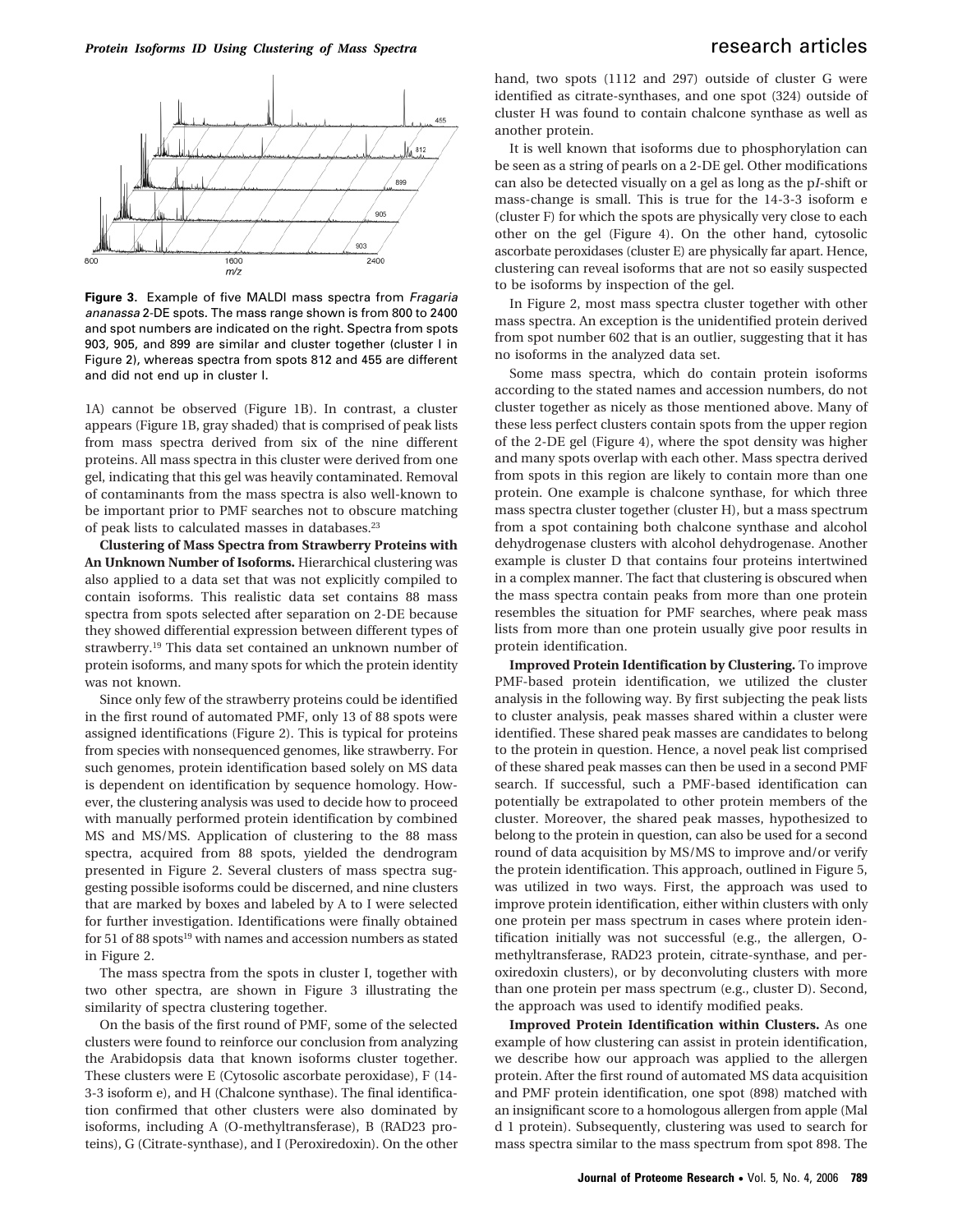

Figure 4. Gel image of Fragaria ananassa proteins showing spots selected for mass spectrometric analysis. Spots encircled and annotated with a spot number were selected for mass spectroscopic analysis. Theoretical mass and isoelectric point (p/) values for some of the identified proteins are indicated with dotted lines. Note that clustering analysis can identify spots physically close to (e.g., 14-3-3 isoform e), as well as spots far apart from (e.g., ascorbate peroxidase), each other.



**Figure 5.** Strategy for improved protein identification by cluster analysis and identification of shared peak masses. (A) After initial MS data acquisition, data is used for initial PMF and clustering. (B) Peak masses shared by mass spectra in a cluster are identified. (C) The shared peaks are used for a second round of PMF identification, and still unidentified mass spectra are run through MS/MS for further investigation, (D) eventually leading to successful identification for mass spectra.

mass spectrum from spot 898 clustered together with spectra from six other spots in cluster C (Figure 2) and the spots in this cluster were subjected to a closer investigation as outlined in Figure 5. By manual protein identification, we found that spots 920 and 1051 also contained the allergen.<sup>19</sup> Thus clustering can be used to suggest which spots in a large data set should be investigated more closely for the presence of a particular protein.

Spectra containing more than one protein may cluster together with spectra containing any of these proteins, depending on how clusters are merged. An example of this behavior is cluster D (Figure 2). We prefer the clustering to perform like this because it helps to disentangle spots that contain multiple proteins. Our choice of merging clusters (average linkage) is sensitive to such multiple protein spots without introducing poor clustering of independent single protein spots.

**790 Journal of Proteome Research** • Vol. 5, No. 4, 2006

A spectrum with more than one protein is in general a problem in PMF searches, but with our approach it was possible to deconvolute such a spectrum using other spectra from the same cluster and improve PMF searches. The automated identification in Figure 2 was a combination of PIUMS and Mascot. We reexamined the spectra with Mascot to measure how much the PMF search could be improved by using shared peaks. As an example, we used mass spectra from the following: (i) spot 478 that contained both quinone oxidoreductase and malate dehydrogenase, (ii) spot 465 that contained malate dehydrogenase, and (iii) spot 433 that contained quinone oxidoreductase (see Figure 2).

Mascot gave the following results: spot 478, malate dehydrogenase (score 82) and no hit for quinone oxidoreductase, spot 465, malate dehydrogenase (no significant score), and spot 433, quinone oxidoreductase (score 87). Thereafter, peak masses shared between mass spectra were identified and novel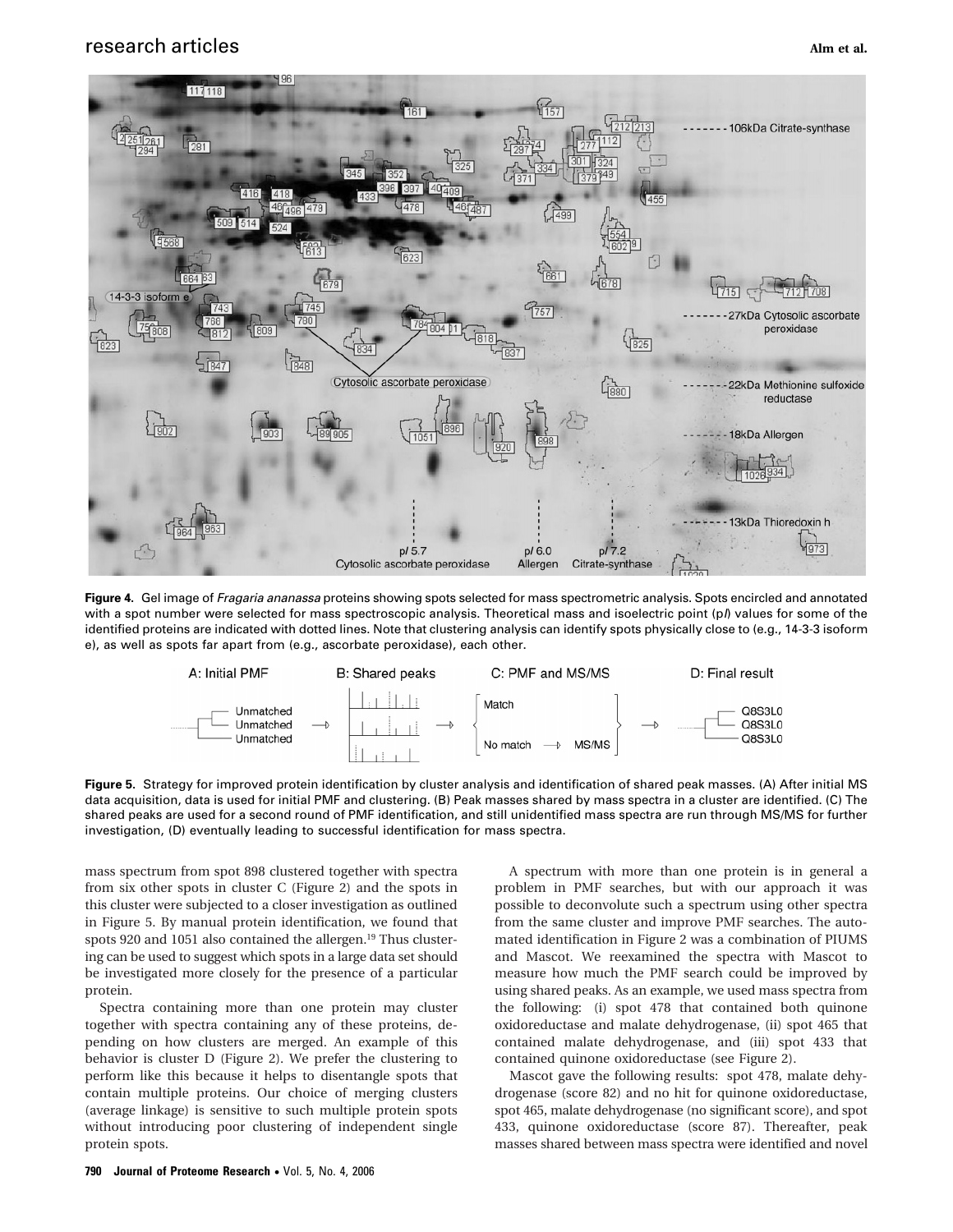**Table 1.** Clustering Can Identify Shared Peaks Which Do Not Match the Theoretical Sequence

| allergen<br>spot | total <sup><math>a</math></sup> | matched <sup>b</sup> | shared and<br>matched <sup><math>c</math></sup> | shared but<br>not matched <sup>d</sup> |
|------------------|---------------------------------|----------------------|-------------------------------------------------|----------------------------------------|
| 898              | 32                              | C.                   | b.                                              |                                        |
| 919              | 8                               |                      |                                                 |                                        |
| 920              | 36                              |                      | 5                                               |                                        |
| 1051             | 21                              |                      | 3                                               | 3                                      |

<sup>*a*</sup> The number of peaks in the mass spectrum after filtering (keratins, trypsins, and contaminants removed). *<sup>b</sup>* The number of peaks in the mass spectrum that matched the theoretical sequence. <sup>c</sup> The number of peaks in the spectrum that matched the theoretical sequence and found to be shared between at least two of the four allergen spots. *<sup>d</sup>* The number of peaks in the spectrum that did not match the theoretical sequence but found to be shared between at least two of the four allergen spots.

peak lists were created and subjected to Mascot as follows. The novel peak list shared between spots 478 and 465, corresponding to malate dehydrogenase, gave a higher score (88) than the two original peak lists from spots 478 and 465. The novel peak list shared between spots 433 and 478, corresponding to quinone oxidoreductase, gave a score of 91. Quinone oxidoreductase was not at all detected with the original peak list from spot 478. Hence, in total two new identifications would have been found using shared peak lists, based solely on Mascot. Thus, clustering can assist in identification of spectra with more than one protein per mass spectrum, and improve PMF searches. The protein identifications stated in Figures 2 and 4 were confirmed by manually performed MS/MS.<sup>19</sup> When peptide masses are selected for MS/MS from a spectrum containing several proteins, it is advantageous if selected peptides belong to the same protein. For such a spectrum, our approach to find shared peaks can assist in the selection of peptides from one protein. Each protein in the spectrum can thereby selectively be subjected to MS/MS.

**Using Clustering for Identification of Modified Peaks.** To investigate if clustering can be used not only to detect but also to benefit the characterization of isoforms, the allergen spectra were investigated with an additional round of MS data acquisition. New mass spectra were obtained for the three allergen spots as well as for a fourth spot (spot 919, not shown in Figure 4) also containing the allergen.<sup>19</sup> These four mass spectra were investigated for shared peaks. Most of the peak masses that could be assigned to calculated peak masses in databases were found to be shared by at least two mass spectra (Table 1). However, only approximately half of the shared peak masses could be assigned to calculated peak masses. This finding suggests that several of the peaks shared between the mass spectra were modified peptide peaks because contaminant peaks were removed in preprocessing. Thus, clustering can assist in the selection of tentatively modified peptides for further characterization by MS/MS analysis. For example, the peptide with mass 1516.7 Da, shared by spots 898, 919, and 920, was confirmed to be a modified peak. This peptide is a modified variant of the peptide CAEILEGDGGPGTIK.19

Clustering revealed one modified peptide and focused the investigation to the four spots containing the allergen. To further characterize isoforms a protocol was developed in ref 19 with a double-derivatization to obtain a complete y-ion series in MS/MS, which yielded sequence information and confirmed that for example the peptide LVSAPHGGTLLK (1192.7 Da) is present in two more isoforms. These isoforms were contained within the same spot, 920, and within the same MS spectrum.

## **Conclusions**

Cluster analysis after MS data acquisition can be used to screen for possible protein isoforms in large proteomic studies. Clustering is not dependent on database content and can be applied to mass spectra from different sample sets, dates, and instruments provided that mass spectra are calibrated and filtered. Peaks that are shared within a cluster, likely to represent the protein in question, can be further characterized with MS/MS. Also, shared peaks that do not match theoretical masses may represent modified peaks that can be identified. This approach is well suited for MALDI-TOF/TOF, where it is possible to first scan in MS mode and, following the cluster analysis, to perform MS/MS on shared peaks. To fully investigate differences between protein isoforms high sequence coverage is needed. Nevertheless, we have presented a clustering approach that benefits the characterization of isoforms even for the sequence coverage routinely obtained in MALDI-MS data acquisition.

**Acknowledgment.** We thank Wolfgang Schröder and Thomas Kieselbach at Umeå University, Sweden for the *Arabidopsis thaliana* mass spectrometric data and Björn Samuelsson for valuable discussions. This work was in part supported by the Swedish Research Council, the Knut and Alice Wallenberg Foundation through the Swegene consortium, and the Swedish Research Council for Environment, Agricultural Sciences and Spatial Planning (FORMAS, 2002-0042).

#### **References**

- (1) Pandey, A.; Mann, M. Proteomics to study genes and genomes. *Nature* **<sup>2000</sup>**, *<sup>405</sup>* (6788), 837-846.
- (2) Aebersold, R.; Mann, M. Mass spectrometry-based proteomics. *Nature* **<sup>2003</sup>**, *<sup>422</sup>* (6928), 198-207.
- (3) Larsen, M. R.; Roepstorff, P. Mass spectrometric identification of proteins and characterization of their post-translational modifications in proteome analysis. *Fresenius J. Anal. Chem.* **2000**, *366*
- (6-7), 677-690. (4) Mann, M.; Jensen, O. N. Proteomic analysis of post-translational modifications. *Nat. Biotechnol.* **<sup>2003</sup>**, *<sup>21</sup>* (3), 255-261.
- (5) Jensen, O. N. Modification-specific proteomics: characterization of posttranslational modifications by mass spectrometry. *Curr. Opin. Chem. Biol.* **<sup>2004</sup>**, *<sup>8</sup>* (1), 33-41.
- (6) Rappsilber, J.; Mann, M. What does it mean to identify a protein in proteomics? *Trends Biochem. Sci.* **<sup>2002</sup>**, *<sup>27</sup>* (2), 74-78.
- (7) Appel, R. D.; Bairoch, A. Posttranslational modifications: a challenge for proteomics and bioinformatics. *Proteomics* **2004**, *<sup>4</sup>* (6), 1525-1526.
- (8) Hansen, M. E.; Smedsgaard, J. A new matching algorithm for highresolution mass spectra. *J. Am. Soc. Mass Spectrom.* **2004**, *15* (8),
- <sup>1173</sup>-1180. (9) Pevzner, P. A.; Dancik, V.; Tang, C. L. Mutation-tolerant protein identification by mass spectrometry. *J. Comput. Biol.* **2000**, *7* (6), <sup>777</sup>-787.
- (10) Pevzner, P. A.; Mulyukov, Z.; Dancik, V.; Tang, C. L. Efficiency of database search for identification of mutated and modified proteins via mass spectrometry. *Genome Res.* **<sup>2001</sup>**, *<sup>11</sup>* (2), 290- 299.
- (11) Potthast, F.; Ocenasek, J.; Rutishauser, D.; Pelikan, M.; Schlapbach, R. Database independent detection of isotopically labeled MS/MS spectrum peptide pairs. *J. Chromatogr. B Analyt Technol. Biomed Life Sci.* **<sup>2005</sup>**, *<sup>817</sup>* (2), 225-230.
- (12) Schmidt, F.; Schmid, M.; Jungblut, P. R.; Mattow, J.; Facius, A.; Pleissner, K. P. Iterative data analysis is the key for exhaustive analysis of peptide mass fingerprints from proteins separated by two-dimensional electrophoresis. *J. Am. Soc. Mass Spectrom.* **<sup>2003</sup>**, *<sup>14</sup>* (9), 943-956.
- (13) Binz, P. A.; Muller, M.; Walther, D.; Bienvenut, W. V.; Gras, R.; Hoogland, C.; Bouchet, G.; Gasteiger, E.; Fabbretti, R.; Gay, S.; Palagi, P.; Wilkins, M. R.; Rouge, V.; Tonella, L.; Paesano, S.; Rossellat, G.; Karmime, A.; Bairoch, A.; Sanchez, J. C.; Appel, R. D.; Hochstrasser, D. F. A molecular scanner to automate proteomic research and to display proteome images. *Anal. Chem.* **<sup>1999</sup>**, *<sup>71</sup>* (21), 4981-4988.